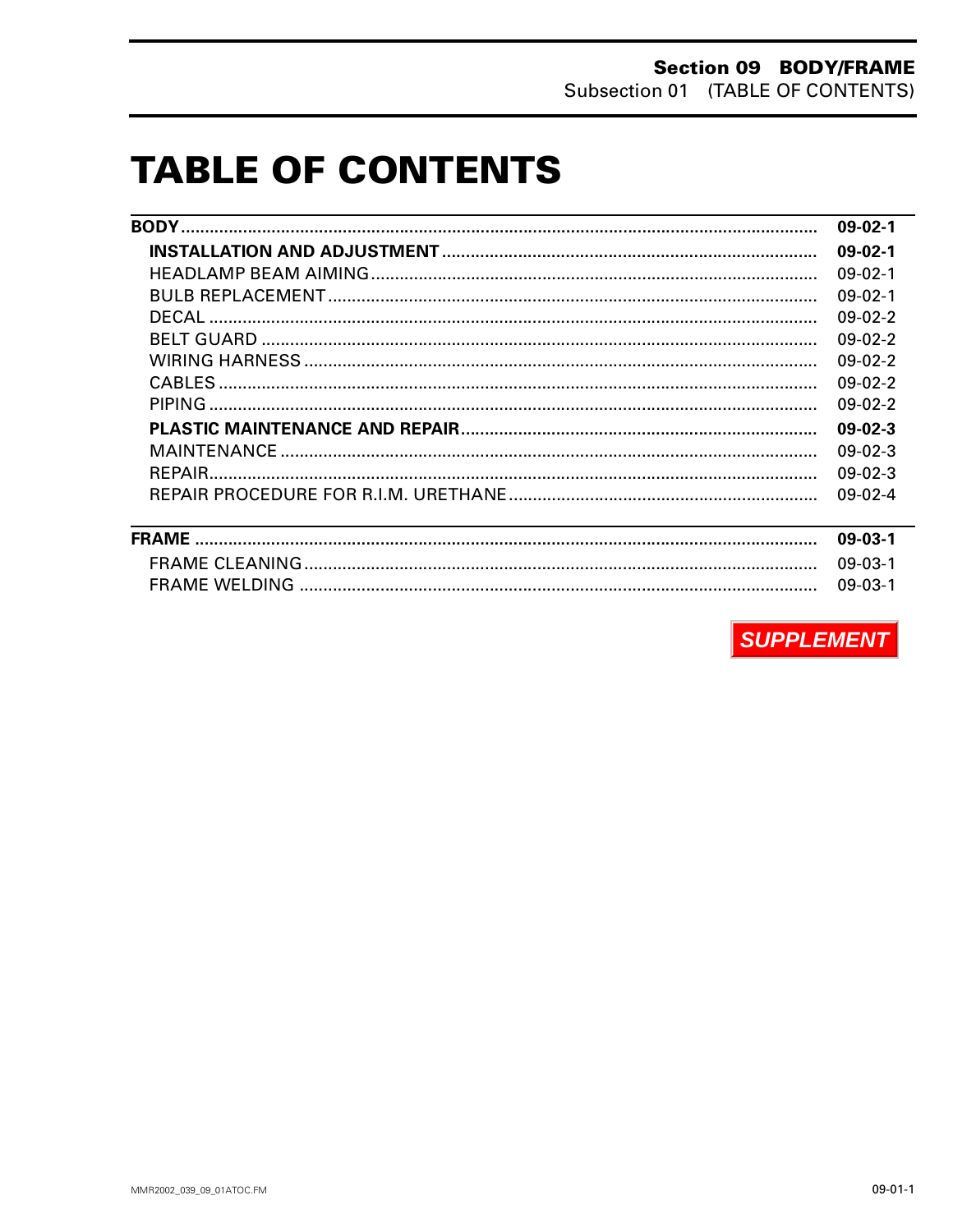# <span id="page-1-0"></span>**BODY 0**

## <span id="page-1-1"></span>**INSTALLATION AND ADJUSTMENT**

# <span id="page-1-2"></span>HEADLAMP BEAM AIMING

Beam aiming is correct when center of high beam is 25 mm (1 in) below the headlamp horizontal center line, scribed on a test surface, 381 cm (12 ft 6 in) away.

Measure headlamp center distance from ground. Scribe a line at this height on test surface (wall or screen). Light beam center should be 25 mm (1 in) below scribed line.



- *1. Headlamp center line*
- 
- *A. 381 cm (12 ft 6 in) B. 25 mm (1 in) below center line*



- *1. Headlamp horizontal*
- *2. Light beam (high beam) (projected on the wall)*
- *3. Light beam center*
- *A. 25 mm (1 in)*

#### Required Conditions

Place the vehicle on a flat surface perpendicular to test surface (wall or screen) and 381 cm (12 ft 6 in) away from it.

Rider or equivalent weight must be on the vehicle. Select high beam.

# <span id="page-1-3"></span>BULB REPLACEMENT

If headlamp bulb is burnt, tilt cab and unplug the connector from the headlamp. Remove the rubber boot and unfasten the bulb retainer clips or locking ring.





*TYPICAL*

*1. Locking ring*

Replace bulb. If the taillight bulb is burnt, expose the bulb by removing red plastic lens. To remove, unscrew the 2 retaining screws. Verify all lights after replacement.

**CAUTION:** Never touch glass portion of an halogen bulb with bare fingers, as it shortens its operating life. If by mistake glass is touched, clean it with isopropyl alcohol which will not leave a film on the bulb.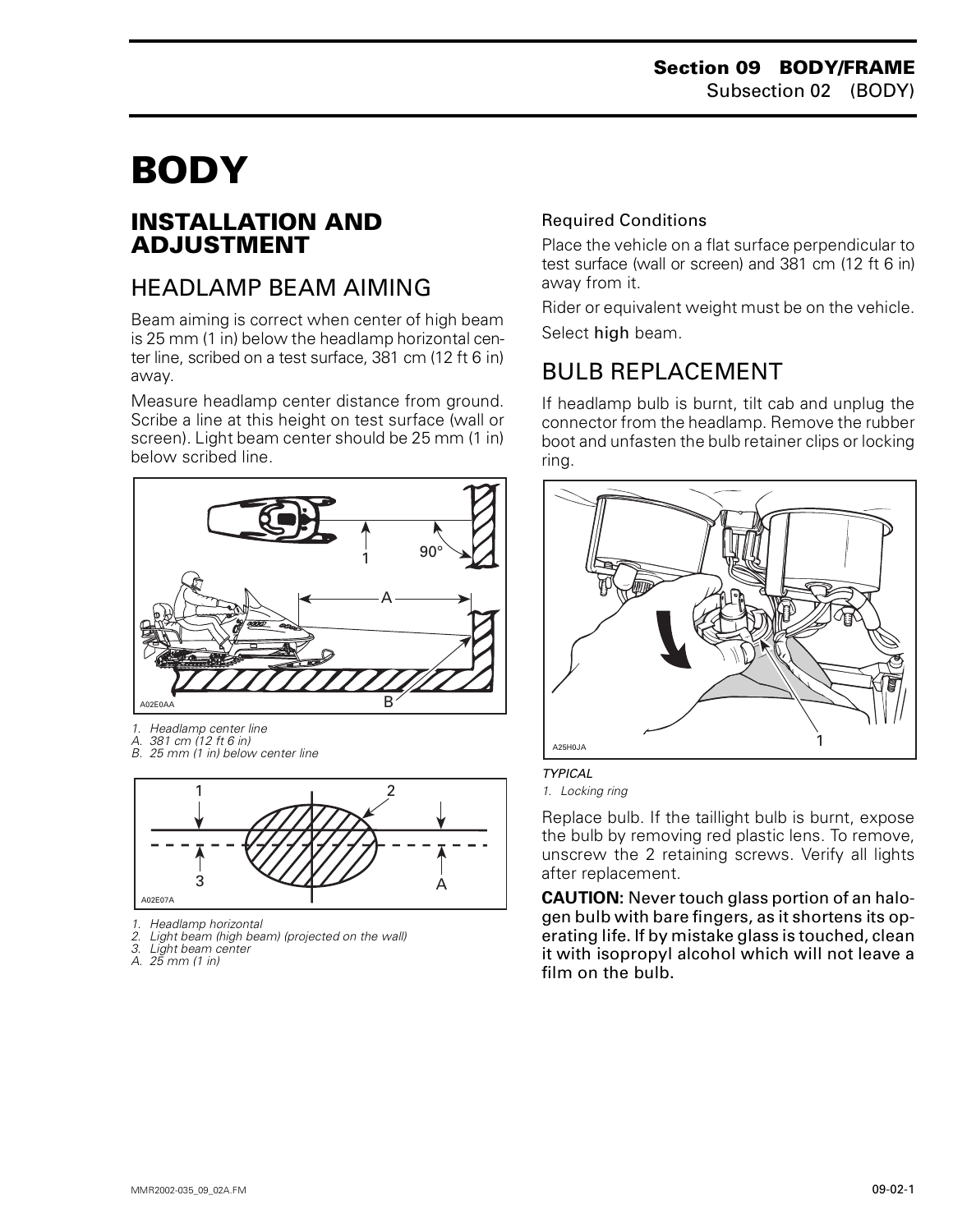# <span id="page-2-0"></span>**DECAL**

To remove a decal; heat old decal with a heat gun and peel off slowly.

Using isopropyl alcohol, clean the surface and dry thoroughly.

Apply liquid soap to new decal and carefully position the decal. Using a sponge or a squeegee, remove the air bubbles and surplus water working from the center toward the edges. Allow to air dry.

**CAUTION:** Do not apply isopropyl alcohol or solvent directly on decals.

# <span id="page-2-1"></span>BELT GUARD

### Disassembly and Assembly

NOTE: For additional information (ex.: exploded view) refer to the corresponding *Parts Catalog*.

### **WARNING**

Engine should be running only with belt guard well-secured in place.

### Inspection

#### *All Models*

Check belt guard mounting bosses, clips and retainers for wear.

# <span id="page-2-2"></span>WIRING HARNESS

### **WARNING**

Ensure all terminals are properly crimped on the wires and that all connector housings are properly fastened. Keep wires away from any rotating, moving, heating and vibrating parts. Use proper fastening devices as required.

# <span id="page-2-3"></span>CABLES

## **WARNING**

Before installation, ensure that all cables are in perfect condition. Properly install the cable ends and secure them in place. Pay attention to route them properly, away from any rotating, moving, heating, or vibrating parts.

# <span id="page-2-4"></span>PIPING

### **WARNING**

Always ensure that the fuel, vent, primer, impulse, injection oil and rotary valve oil lines are properly fixed to their connectors, that they are not perforated or kinked and that they are properly routed away from any rotating, moving, heating or vibrating parts. Also check for leaks. Replace if required.

NOTE: Refer to proper *Parts Catalog* to find suitable clip part numbers.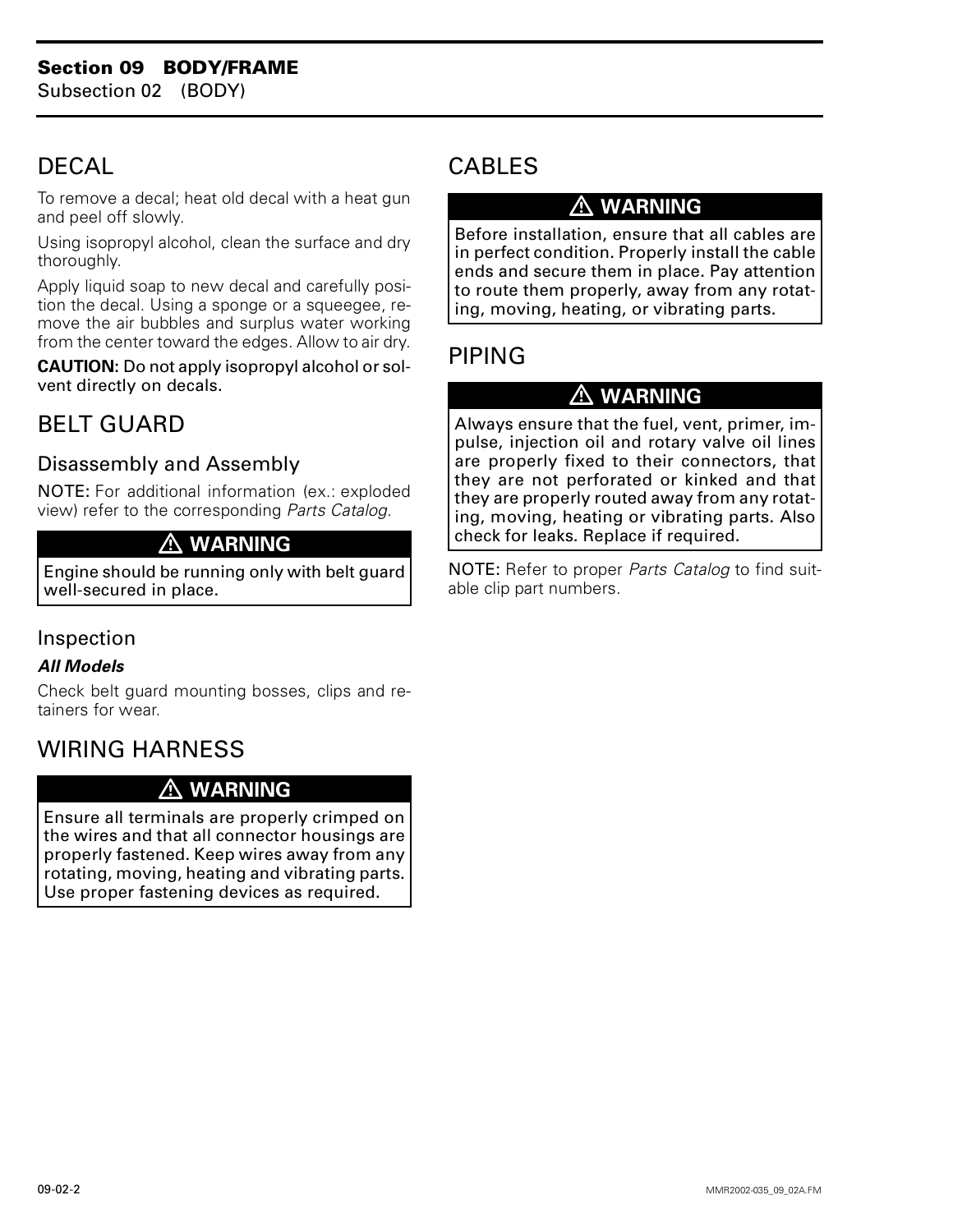### <span id="page-3-0"></span>**PLASTIC MAINTENANCE AND REPAIR**

# <span id="page-3-1"></span>MAINTENANCE

Clean the vehicle thoroughly, removing all dirt and grease accumulation.

To clean use a soft clean cloth and either soapy water or isopropyl alcohol.

To remove grease, oil or glue use isopropyl alcohol.

**CAUTION:** Do not apply isopropyl alcohol or acetone directly on decals.

**CAUTION:** The following products must not be used to clean or wax any of the plastic components used on the vehicles:

- gasoline
- brake fluid
- kerosene

## <span id="page-3-2"></span>REPAIR

– diesel fuel

- lighter fluid
- varsol
- naphtha
- acetone
- strong detergents
- abrasive cleaners
- waxes containing an abrasive or a cleaning agent in their formula.

Apply wax on glossy finish only. Protect the vehicle with a cover to prevent dust accumulation during storage.

**CAUTION:** If for some reason the snowmobile has to be stored outside it is preferable to cover it with an opaque tarpaulin. This will prevent the sun rays from affecting the plastic components and the vehicle finish.

The very first step before repairing plastic materials is to find out exactly which type of material is involved. Refer to following chart.

**CAUTION:** Consult chart and repair kit instructions carefully, some repair products are not compatible with certain plastics.

### **WARNING**

Polycarbonate windshields must never be repaired by welding or otherwise.

|                        |                         | <b>IRREPAIRABLE</b>                        | <b>REPAIRABLE</b>                |
|------------------------|-------------------------|--------------------------------------------|----------------------------------|
| <b>PART</b>            | <b>MODEL</b>            | <b>HIGH DENSITY</b><br><b>POLYETHYLENE</b> | <b>R.I.M.</b><br><b>URETHANE</b> |
| <b>HOOD</b><br>A06H194 | Tundra R                |                                            |                                  |
|                        | Skandic LT/WT/SWT/WT LC |                                            |                                  |
| <b>BOTTOM PAN</b>      | Tundra R                |                                            |                                  |
|                        | Skandic LT/WT/SWT/WT LC |                                            |                                  |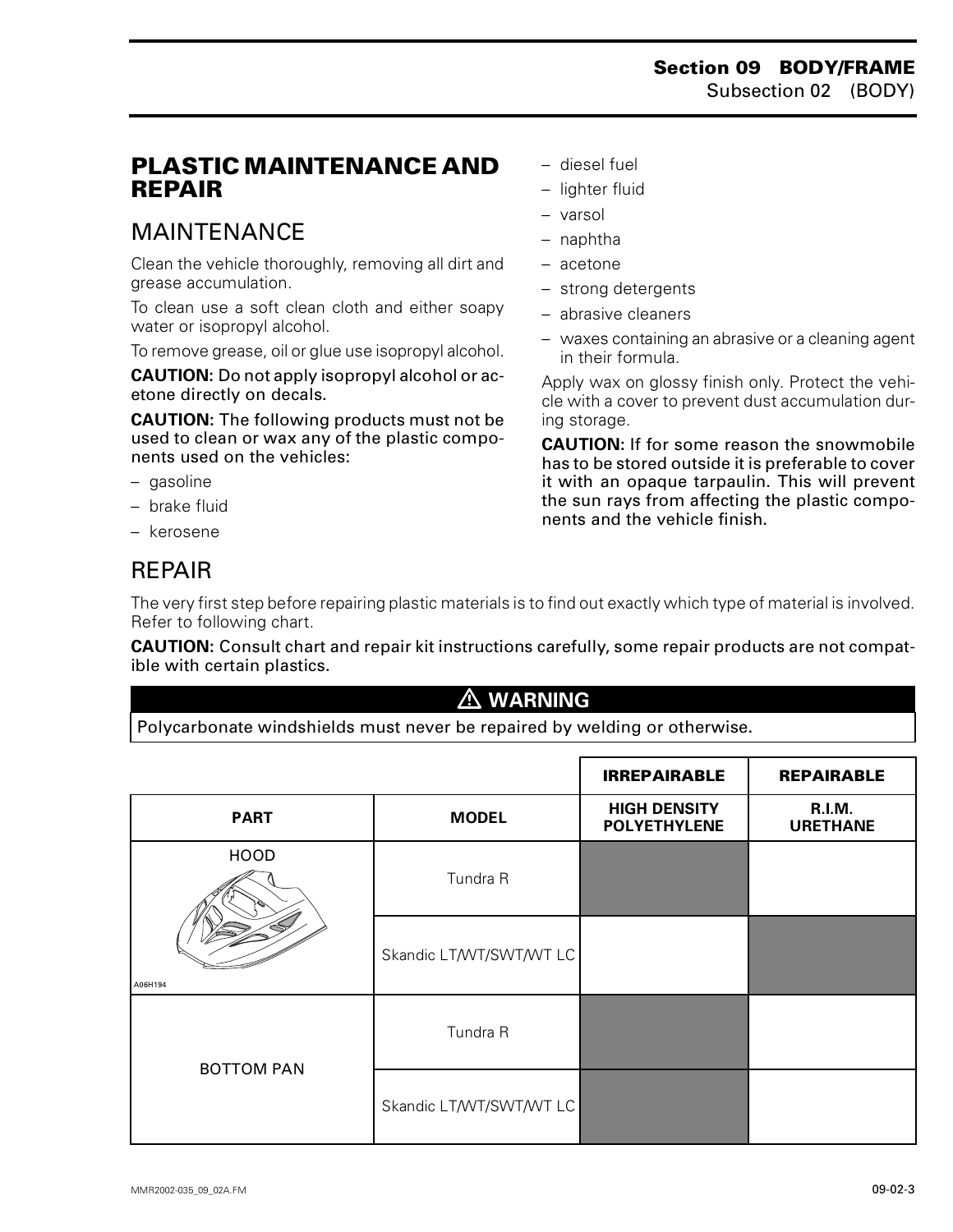### <span id="page-4-1"></span><span id="page-4-0"></span>REPAIR PROCEDURE FOR R.I.M. URETHANE

R.I.M. urethane is light colored (tan) on the inside with a smooth surface.

### **WARNING**

Material should be repaired and repainted in a well-ventilated area only.

**CAUTION:** Clean R.I.M. with isopropyl alcohol or Crest Hi-Solv product. **Never** use cleaners or products that contain **chlorine**.

**CAUTION:** R.I.M. should never be exposed to temperatures exceeding 93°C (200°F).

NOTE: When working on a R.I.M. surface, never use a grinder or a high revolution tool such as an air or electric buffer. Use of such tools could overheat material and liberate agents in it thus causing a bad adhesion.

### Small Scratches

- Sand and scuff area.
- Feather out edges.
- Paint with a matching acrylic auto touch-up paint.

### Deep Scratches

- Sand and scuff area.
- Make a V groove using a knife or a rough round file.
- Clean surface with isopropyl alcohol or Crest Hi-Solv stock no. AH-S product.
- Cover with TP-E epoxy mixed in equal quantities.
- Heat the surface with a heater lamp placed at 38 cm (15 in) for a period of 15 minutes.
- Sand the surface using a smooth dry sand paper.
- Use the same product if a final finish is required.
- Clean surface with Crest Hi-Solv product.
- Apply a flexible primer such as Crest Prima Flex stock no. AP-F.
- Wait 10 minutes.
- Repaint (air dry during 72 hours (approximately)).

### Large Crack

- Sand and scuff outside and inside area by exceeding it 31.7 mm (1-1/4 in) on each side and 12.7 mm (1/2 in) at each end.
- Make a V groove (appr. 90°) on both sides of hood using a knife or a rough round file.
- $-$  Enlarge the crack to 2.4 mm  $(3/32 \text{ in}) 3.2 \text{ mm}$ (1/8 in) using a sharp knife.
- Clean outside and inside surface with isopropyl alcohol or Crest Hi-Solv product.
- Repair inside surface first.
- Cover inside area with Crest TP-E epoxy.
- Apply a 50 mm  $\times$  30 mm (2 in  $\times$  1-1/4 in) patch. If no room for the patch, use tape.
- Cover exterior surface with same product. Damaged area should be slightly higher.
- Heat surface with a heater lamp placed at 38 mm (15 in) for a period of 15 minutes.
- Sand outside surface using a smooth dry sand paper.
- Use same product if a final finish is required.
- Apply a flexible primer.
- Wait 10 minutes.
- Repaint (air dry during 72 hours approximately).

NOTE: R.I.M. materials are high static plastics, painting must be done in a dust free area such as a paint booth.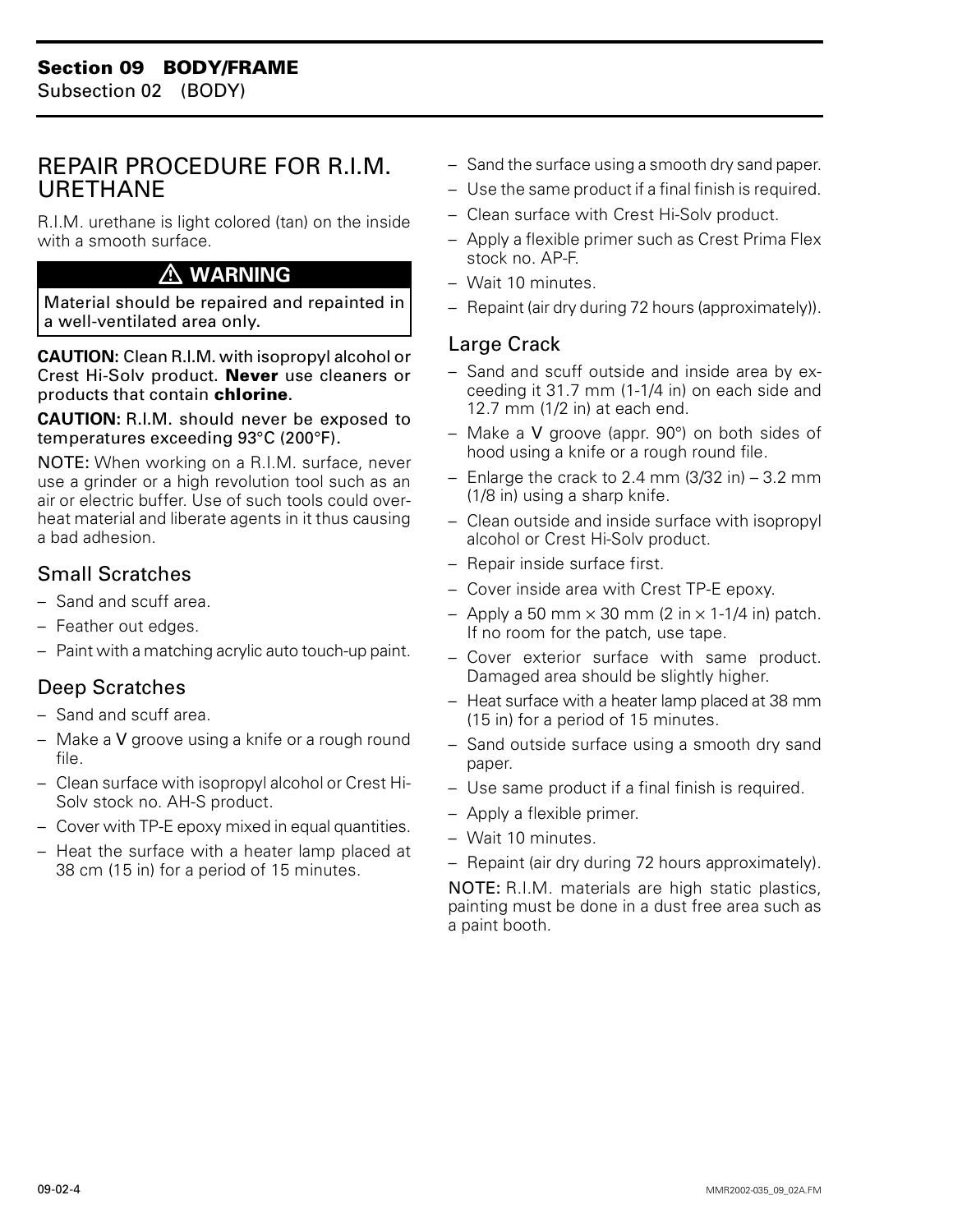Crest products used in R.I.M. repair procedure are available from following locations:

#### **CREST MAIN OFFICE AND MANUFACTURING PLANT**

#### CREST INDUSTRIES, INC.

1337 King Road Trenton, Michigan, U.S.A. 48183

Phone: 734-479-4141 Toll Free: 1-800-822-4100 Fax: 734-479-4040 E-Mail: info@crestauto.com www.crestauto.com

| <b>DISTRIBUTOR WAREHOUSE LOCATIONS</b>                                                                         |                                                                                                                                      |                                                                                                                  |  |  |  |
|----------------------------------------------------------------------------------------------------------------|--------------------------------------------------------------------------------------------------------------------------------------|------------------------------------------------------------------------------------------------------------------|--|--|--|
| <b>UNITED STATES</b>                                                                                           |                                                                                                                                      | <b>CANADA</b>                                                                                                    |  |  |  |
| CREST EAST COAST, INC.                                                                                         | CREST INDUSTRIES, INC.<br>(CREST MID-WEST)                                                                                           | <b>J2 PRODUCTS</b><br>A DIVISION OF SAWILL LTD.                                                                  |  |  |  |
| P.O. Box 550<br>1109 Industrial Parkway<br>Brick, New Jersey 08723<br>Phone: 732-458-9000<br>Fax: 732-458-5753 | 231 Larkin Williams Ind. Court<br>St. Louis, Missouri 63026<br>Phone: 314-349-4800<br>Toll Free: 1-800-733-2737<br>Fax: 314-349-4888 | 54 Audia Court, Unit 2A<br>Concord, Ontario, L4K 3N4<br>Phone:<br>Toronto: 416-665-1404<br>Concord: 905-669-9410 |  |  |  |
| <b>CREST PRODUCTS, INC.</b>                                                                                    | Toll Free Fax: 1-800-776-2737<br>E-Mail: info@crestmidwest.com                                                                       | Fax:                                                                                                             |  |  |  |
| <b>Shipping Address:</b><br>125 Production Drive                                                               | www.crestmidwest.com                                                                                                                 | Concord: 905-669-9419<br>E-Mail: info@j2.on.ca                                                                   |  |  |  |
| Yorktown, Virginia 23693<br>Phone: 757-599-6572                                                                | <b>CREST MID WEST</b><br><b>REGIONAL BRANCH WAREHOUSES</b>                                                                           | www.j2.on.ca                                                                                                     |  |  |  |
| Virginia: 1-800-572-5025<br>Outstate: 1-800-368-5033                                                           | CREST INDUSTRIES, INC.                                                                                                               | <b>WHEEL-IN AUTOMOTIVE</b>                                                                                       |  |  |  |
| Fax: 757-599-6630<br>Mailing Address:<br>P.O. Box 2018<br>Grafton, Virginia 23692                              | P.O. Box 635<br>Mountain Home, Arkansas 72653<br>Phone: 501-491-5583<br>Toll Free: 1-800-733-2737                                    | <b>SUPPLY</b><br><b>Shipping Address:</b><br>No. 1, 3911A Brandon St. S.E.<br>Calgary, Alberta, T2G 4A7          |  |  |  |
| <b>CREST INDUSTRIES</b><br>SOUTHEAST, INC.                                                                     | CREST INDUSTRIES, INC.<br>4200 Jackson Street, Unit 9                                                                                | Phone: 403-287-0775<br>Mailing Address:<br>P.O. Box 40036                                                        |  |  |  |
| Shipping Address:<br>1400-B Woodstock Rd.<br>Roswell, Georgia 30075                                            | Denver, Colorado 80216<br>Phone: 303-320-3900<br>Toll Free: 1-800-733-2737<br>Fax: 303-320-6509                                      | 929-42 <sup>nd</sup> Avenue S.E.<br>Calgary, Alberta, T2G 5G5                                                    |  |  |  |
| Mailing Address:<br>11530 Bowen Road                                                                           | REM-CO DISTRIBUTING, INC.                                                                                                            |                                                                                                                  |  |  |  |
| Roswell, Georgia 30075<br>Phone: 770-642-7670<br>Toll Free: 1-800-552-0876<br>Fax: 770-642-7679                | 5625 S. Adams<br>Tacoma, Washington 98409<br>Phone: 253-474-5414<br>Toll Free: 1-800-735-7224<br>Fax: 253-474-7339                   |                                                                                                                  |  |  |  |